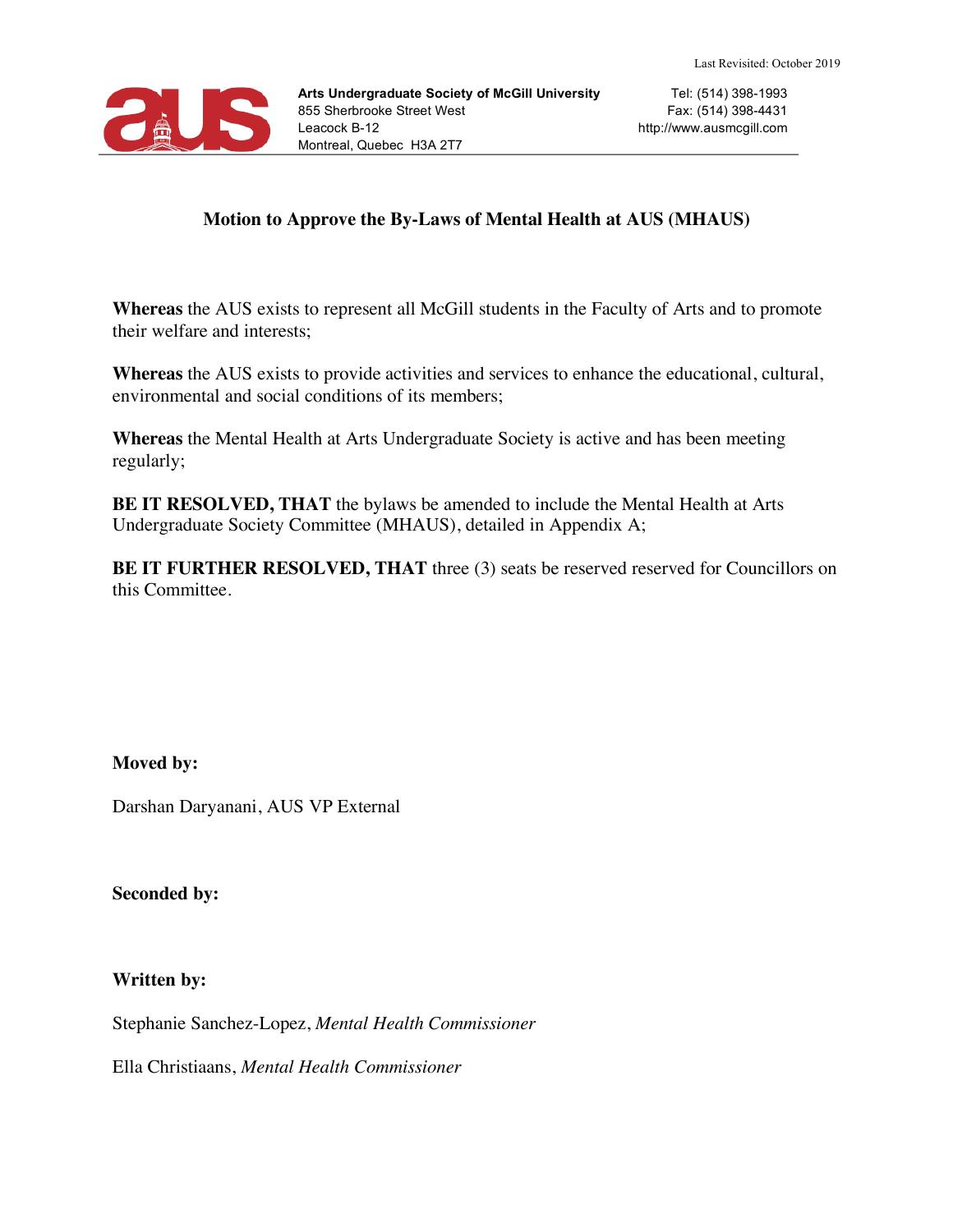# **Mental Health at Arts Undergraduate Society Committee By-laws**

Revision History:

November 13, 2019 (ratification)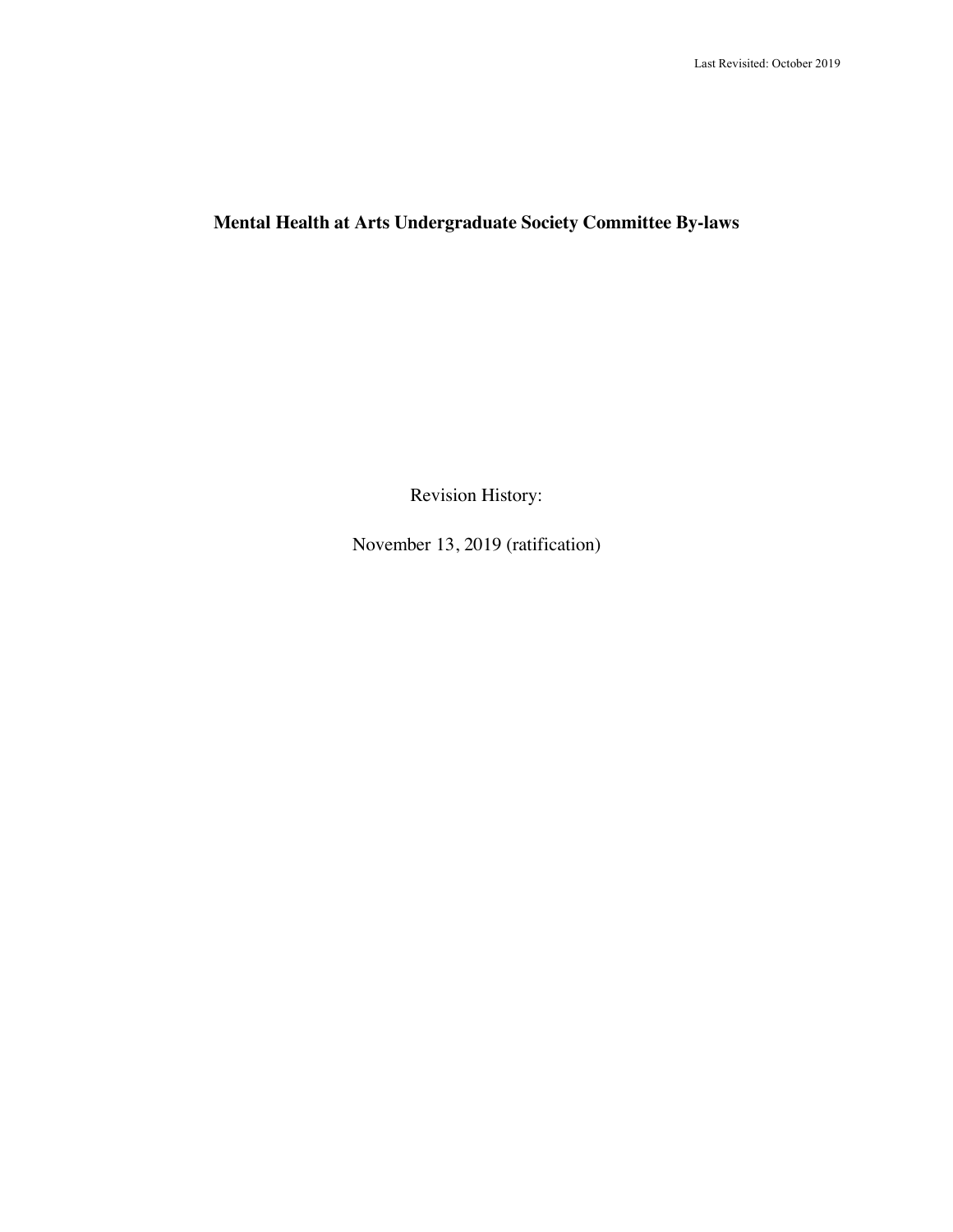#### **BACKGROUND**

These by-laws serve as the terms of reference for the Mental Health at Arts Undergraduate Society (MHAUS) Committee.

#### Article I: Establishment

1.1 The Mental Health at Arts Undergraduate Society Committee, hereinafter referred to as MHAUS, is an entity of the Arts Undergraduate Society (AUS) and shall be governed by these by-laws.

#### Article II: Mission

- 2.1 The mission of MHAUS shall be to:
	- 2.1.1 Be a reference point for resources concerning mental health and wellness on campus and plan events to raise awareness of the cause.
	- 2.1.2 Strengthen the relations between the AUS, mental health groups across campus, and mental health commissioners.
	- 2.1.3 Act as a consultative body to external groups regarding student mental health and wellness.

## Article III: Membership

- 3.1 The MHAUS Executive Team shall consist of 8 executive members:
	- 3.1.1 Two (2) Mental Health Commissioners ("Co-Chairs");
	- 3.1.2 Two (2) Vice President Communications;
	- 3.1.3 One (1) Vice President Coordination;
	- 3.1.4 Two (2) Vice Presidents Outreach;
	- 3.1.6 The AUS Vice President External, as an *ex officio* member
- 3.2 The Co-Chairs shall:
	- 3.2.1 Chair the MHAUS weekly meetings and be responsible for fulfilling the mission of MHAUS as described in Article 2 as well as overseeing its operation;
	- 3.2.2 Be responsible for the finances of the committee;
	- 3.2.3 Be responsible for taking the minutes of each meeting and distributing them to the rest of the MHAUS Executive Team;
	- 3.2.4 Liaise and report with and to the AUS, through the AUS Vice President External.
- 3.3 The Vice Presidents Communications shall:
	- 3.3.1 Be in charge of all MHAUS social media platforms by posting regularly and answering queries and messages;
	- 3.3.2 Assist the Co-Chairs in the moderation of events and panels, and join the Co-Chairs in representing MHAUS at external meetings and events.
- 3.4 The Vice President Coordination shall: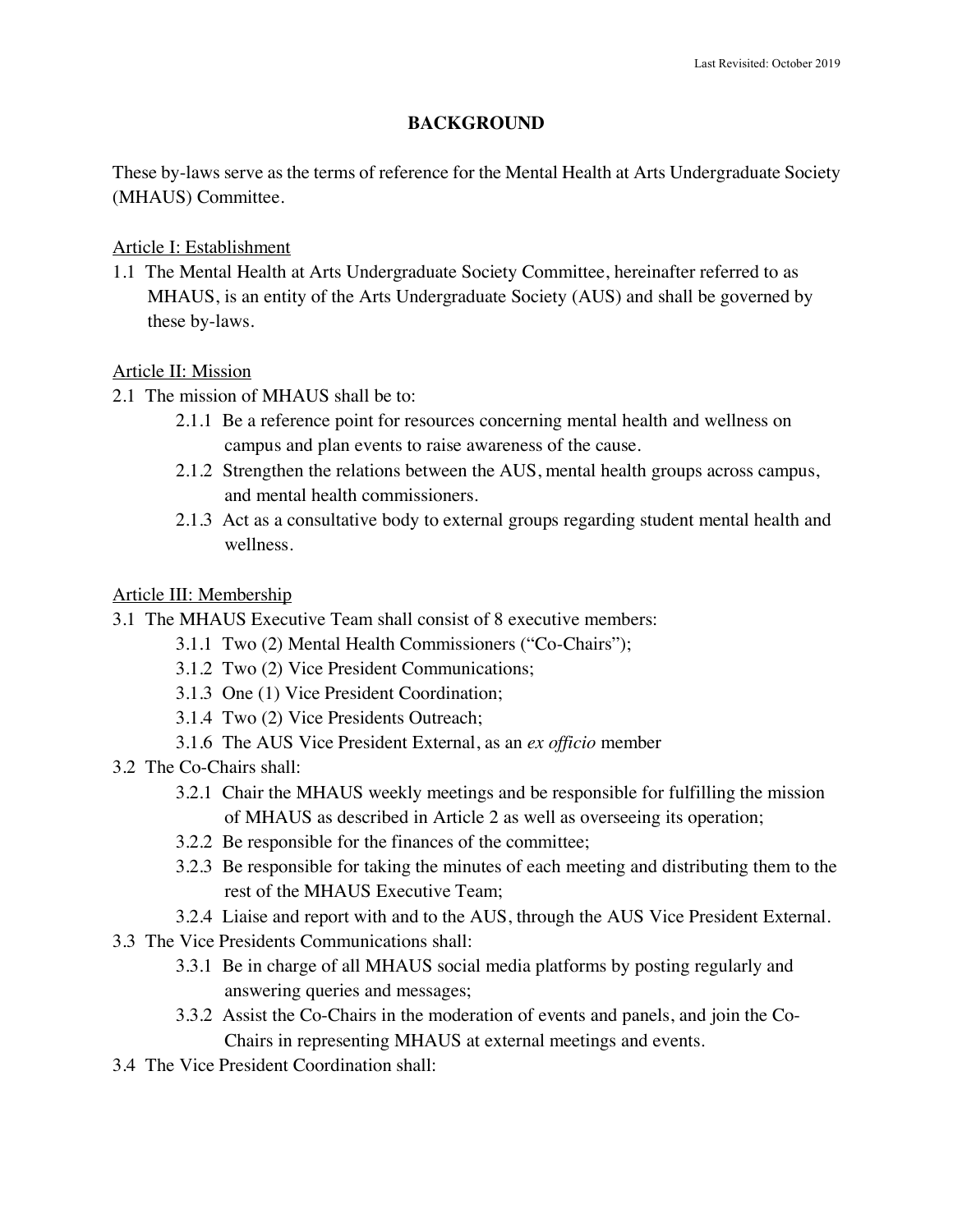- 3.4.1 Be responsible for the logistics of planning and executing events such as booking rooms, tables, estimating attendance;
- 3.4.2 Be responsible for creating event pages and promoting events on social media platforms.
- 3.5 The Vice Presidents Outreach shall:
	- 3.5.1 Coordinate between MHAUS, other McGill groups and external resources beneficial to the student body;
	- 3.5.2 Be responsible for organizing sponsorship opportunities;
	- 3.5.3 Be responsible for facilitating communication between MHAUS and AUS students to receive feedback on events and initiatives that will be implemented in following events.
- 3.6 All Executive members will take part in shaping events and generating goals and initiatives for the upcoming year.
- 3.7 The AUS Vice President External shall:
	- 3.7.1 Act as an administrative liaison between the MHAUS Executive Team and the AUS.

## Article IV: Powers and Duties of MHAUS

- 4.1 MHAUS shall recognize the supremacy of the AUS Constitution and by-laws and shall be bound by them.
- 4.2 MHAUS shall work to realize their mission as stated in Article 2 of these by-laws.

# Article V: Meetings of MHAUS

- 5.1 MHAUS shall meet weekly throughout the year.
	- 5.1.1 The Co-Chairs reserve the right to increase or decrease the number of meetings.
- 5.2 Quorum shall be one (1) Mental Health Commissioner and half (1/2) of the remaining Executive Team.
- 5.3 MHAUS may invite representatives from external groups to sit in on meetings and give presentations.

# Article VI: Appointment of the MHAUS Executive Team

- 6.1 The MHAUS Mental Health Commissioners shall be appointed for the following year by the presiding AUS Vice President External, the AUS Vice President External elect, and the presiding Mental Health Commissioners, before the end of the Winter semester.
- 6.2 The appointed Mental Health Commissioners will be responsible for appointing the rest of the MHAUS Executive Team by October the following year.
- 6.3 Any member of the AUS is eligible to apply.

# Article VII: Amendments